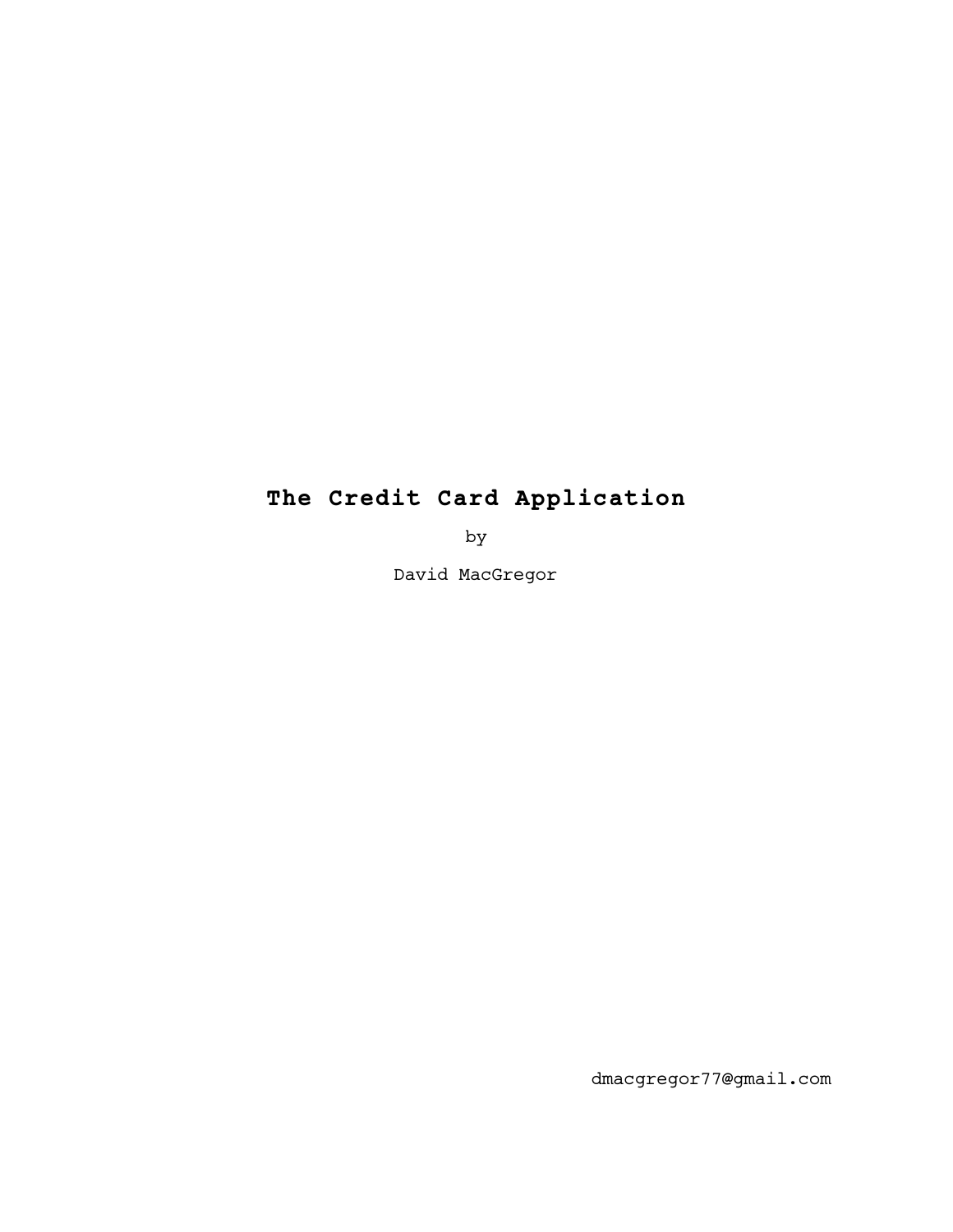## Setting

Anywhere.

## Time

Any time.

Cast

YOUNG MAN - In his teens-20s. FATHER - In his 40s-50s. MOTHER - In her 40s-50s.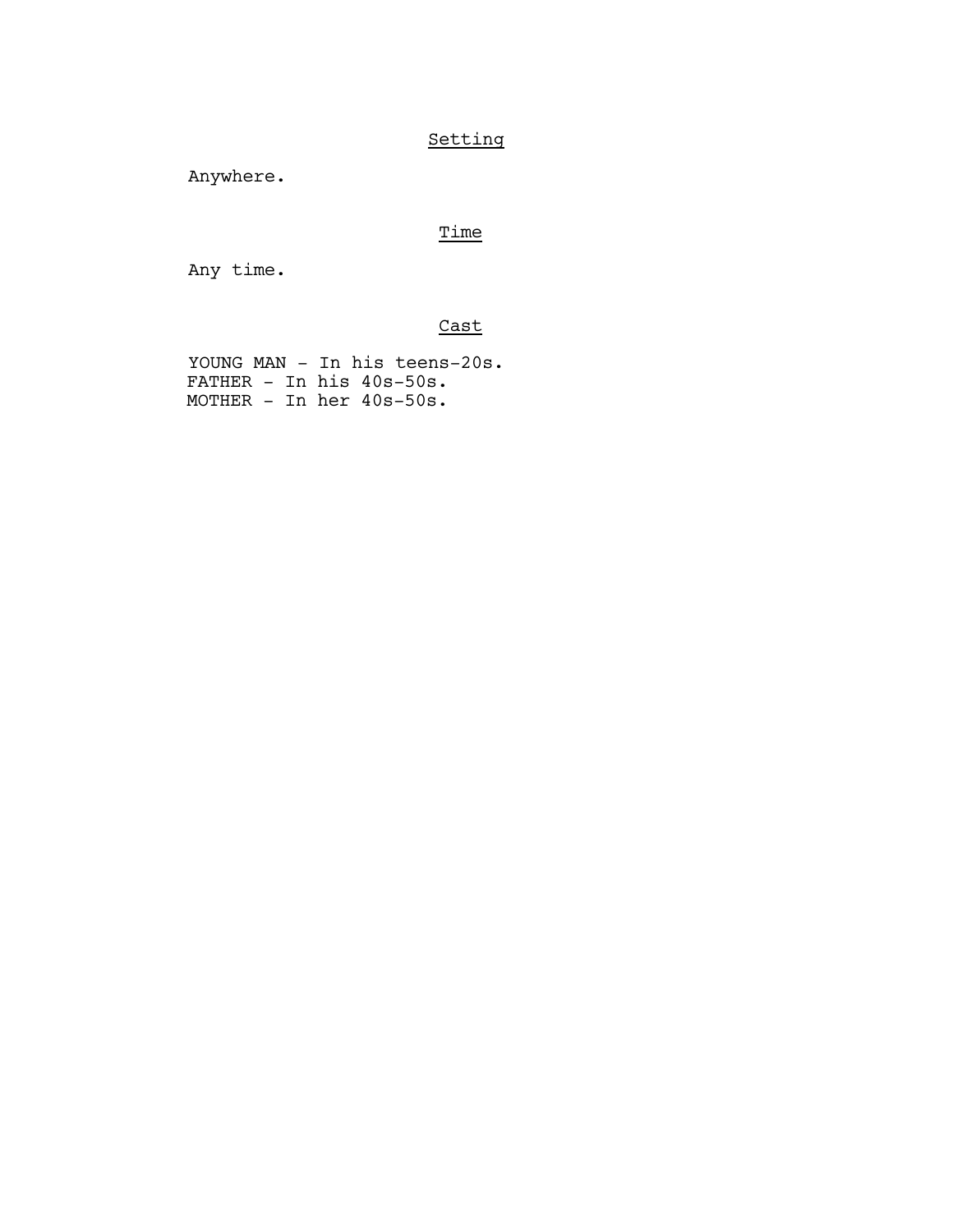(A YOUNG MAN stands holding an unopened envelope. Behind him stand his MOTHER and FATHER.)

YOUNG MAN

(to audience) People sometimes ask me why I am the way I am. This is why.

(YOUNG MAN begins opening envelope.)

FATHER

What's that?

YOUNG MAN It's a credit card application.

FATHER To you? Who would send you a credit card application?

YOUNG MAN

A credit card company.

MOTHER

It's a credit card company.

FATHER

I know it's a credit card company. But who would send him a credit card application? He doesn't have a job.

MOTHER

They do that these days.

FATHER

It makes no sense. How is somebody with no job going to pay off a credit card?

YOUNG MAN

It's just an application.

FATHER

To you? What the hell are they thinking? How are you supposed to pay it off? Where did they get your name? I mean, there you go. You want to see what's wrong with this country? That's it right there! Somebody sending my son a credit card application!

MOTHER

It's just an application.

FATHER

To somebody who can't pay it off! Oh my God! It's a travesty! It is. A joke. One giant cosmic joke. Somebody sending my son a credit card application. You know what? (MORE)